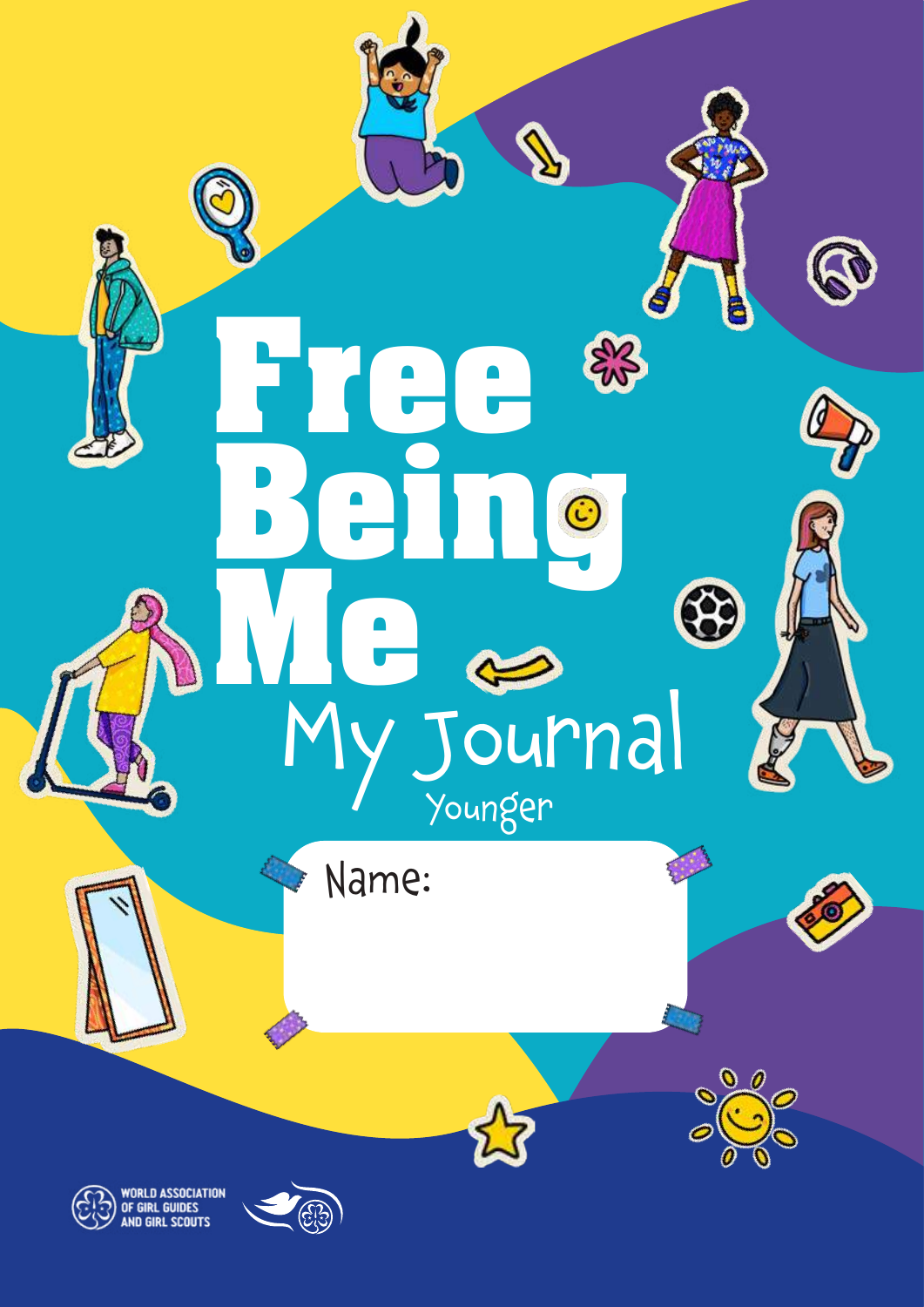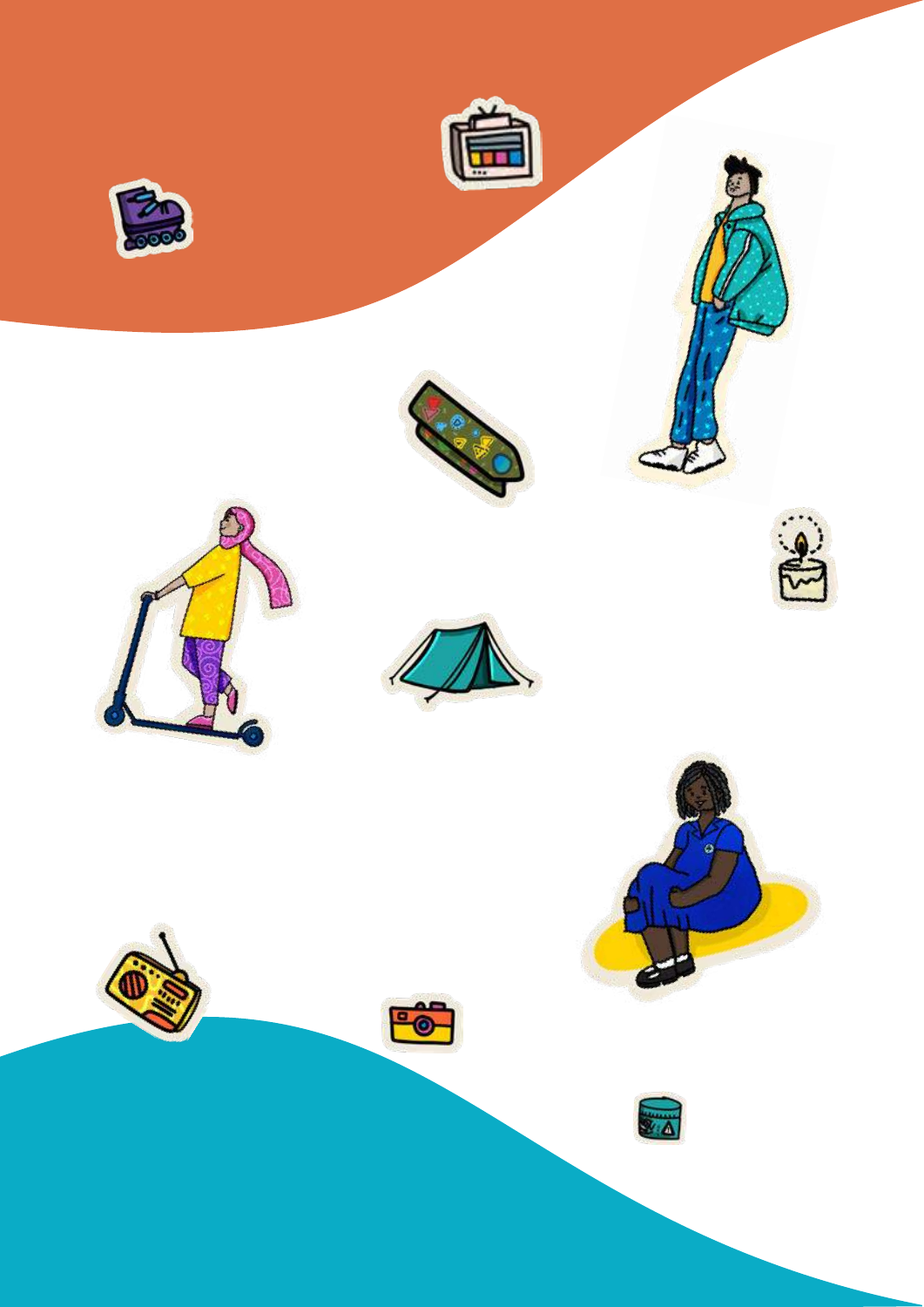







#### What makes a great Body Confidence Buddy?

 $\blacktriangleright$  Encourage people to make the world a kinder place.



 $\blacktriangleright$  Help people when they are worried about how they look.



 $\bigvee$  Support people by celebrating all the different things that make them who they are – how we look is only one part!



Show the way – show others how to feel good about their bodies by treating yourself kindly.











 $\mathbb{C}$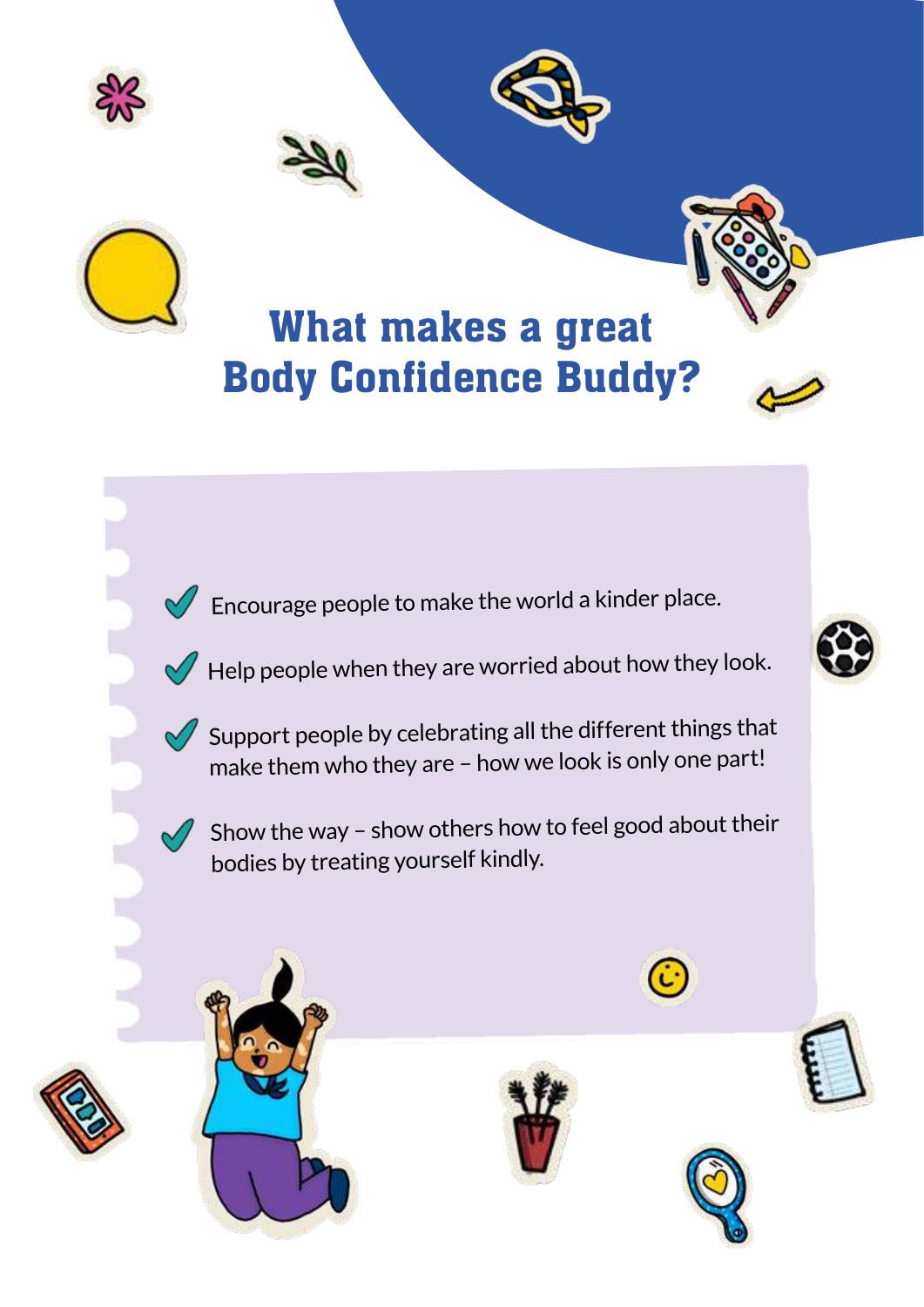# **Session 1: Reflection**







#### Write around Hana's outline all of the different things her body does for her!







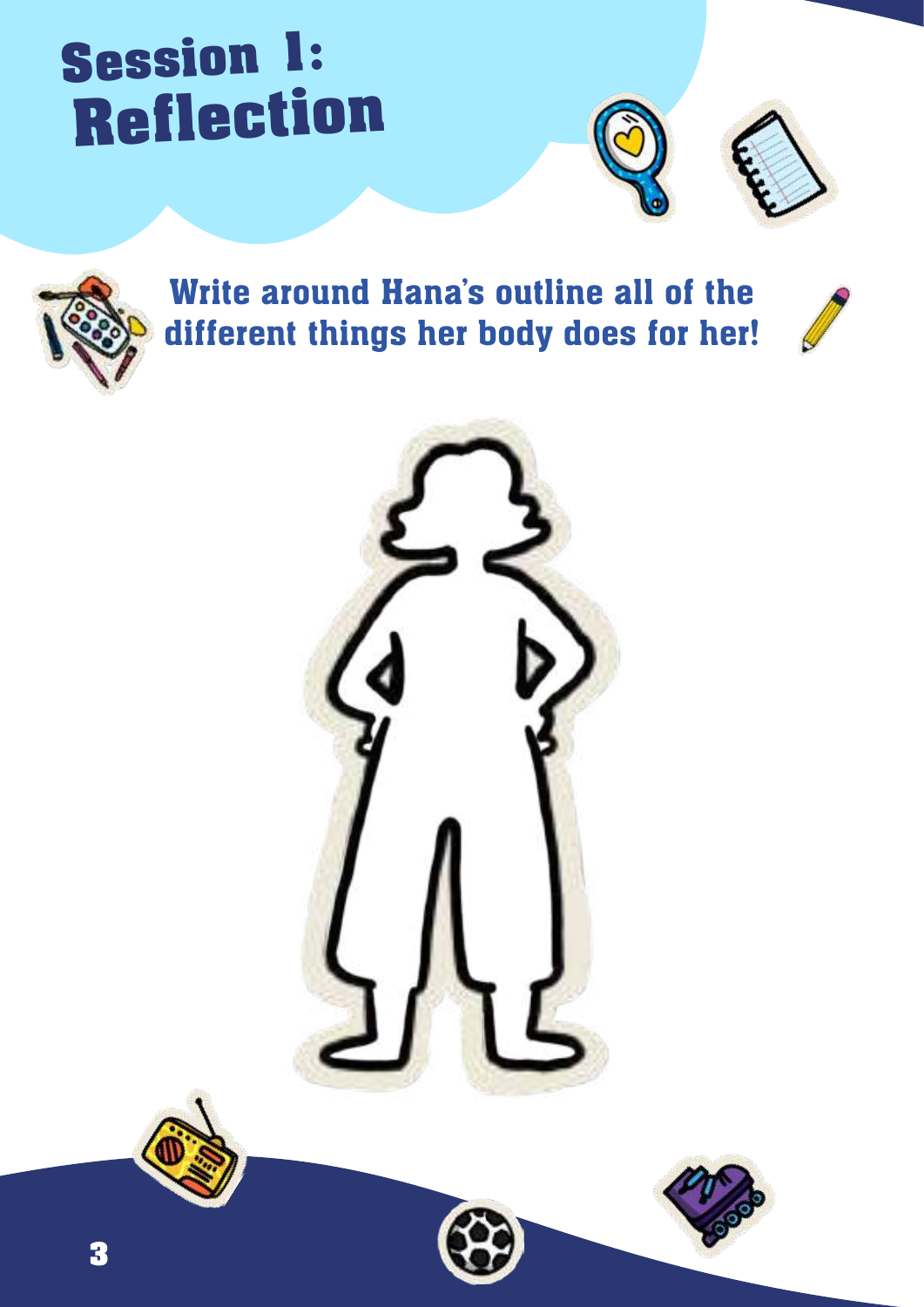

#### to celebrate your body!

|  | [body part] |
|--|-------------|
|  |             |

|  |  |  | My  [body part] helps me to |
|--|--|--|-----------------------------|
|--|--|--|-----------------------------|

I love my body because…

I will do [do this activity] because it makes me feel good.



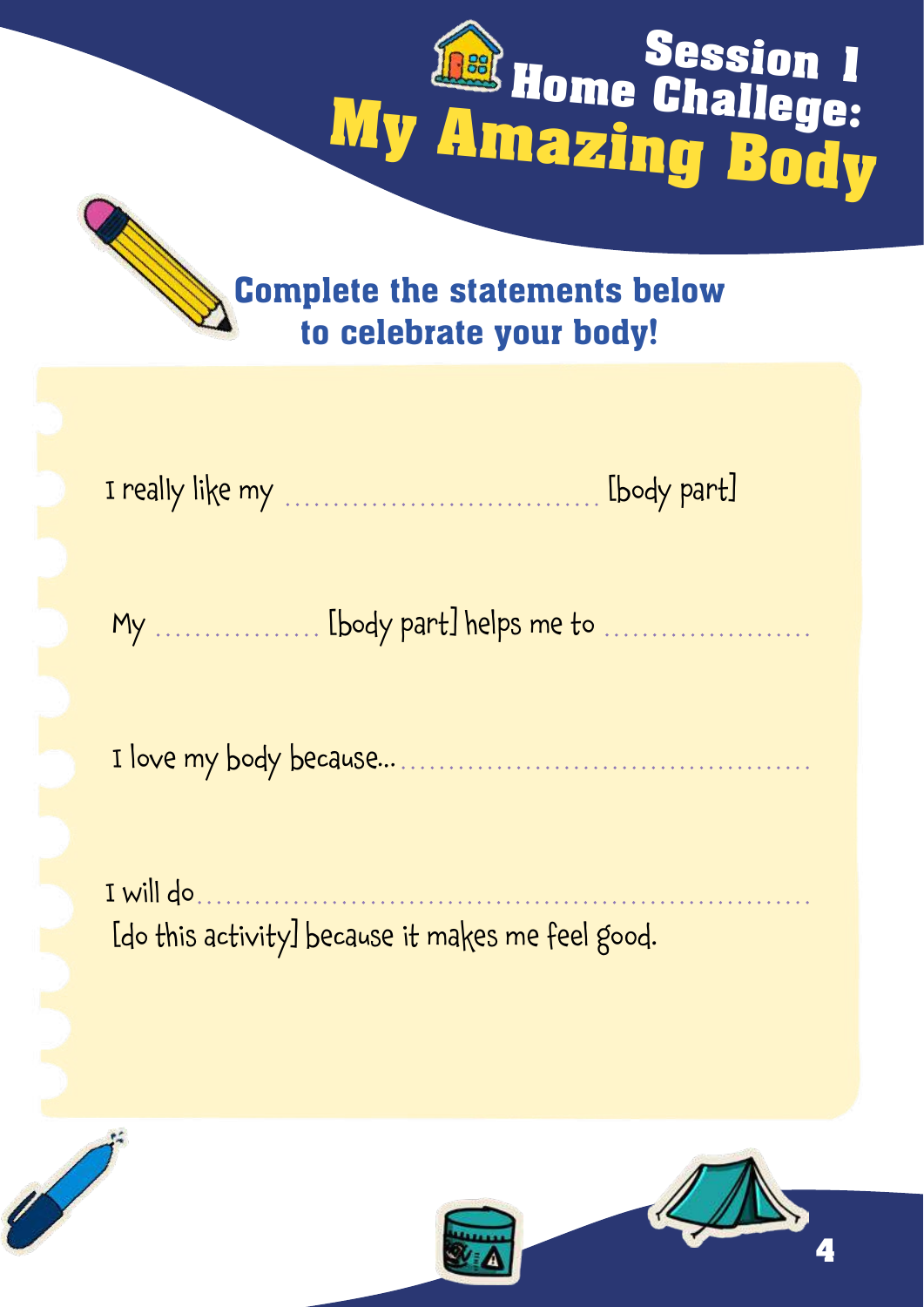# **Session 2: Reflection**





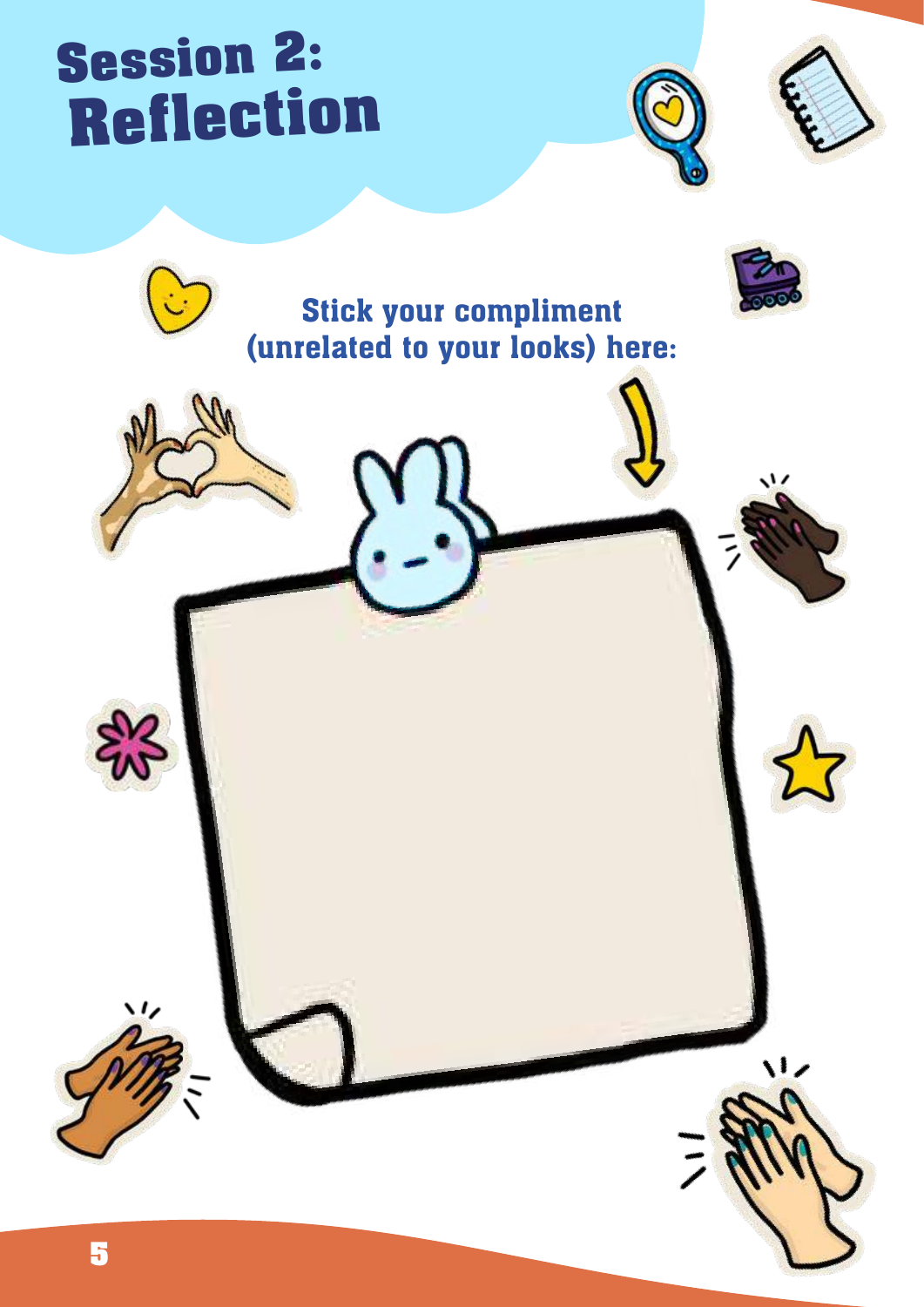

- Pick **one person** important to you, eg parent, brother or sister, friend.
- Write five messages in each point of the star to tell this person why they're so great!



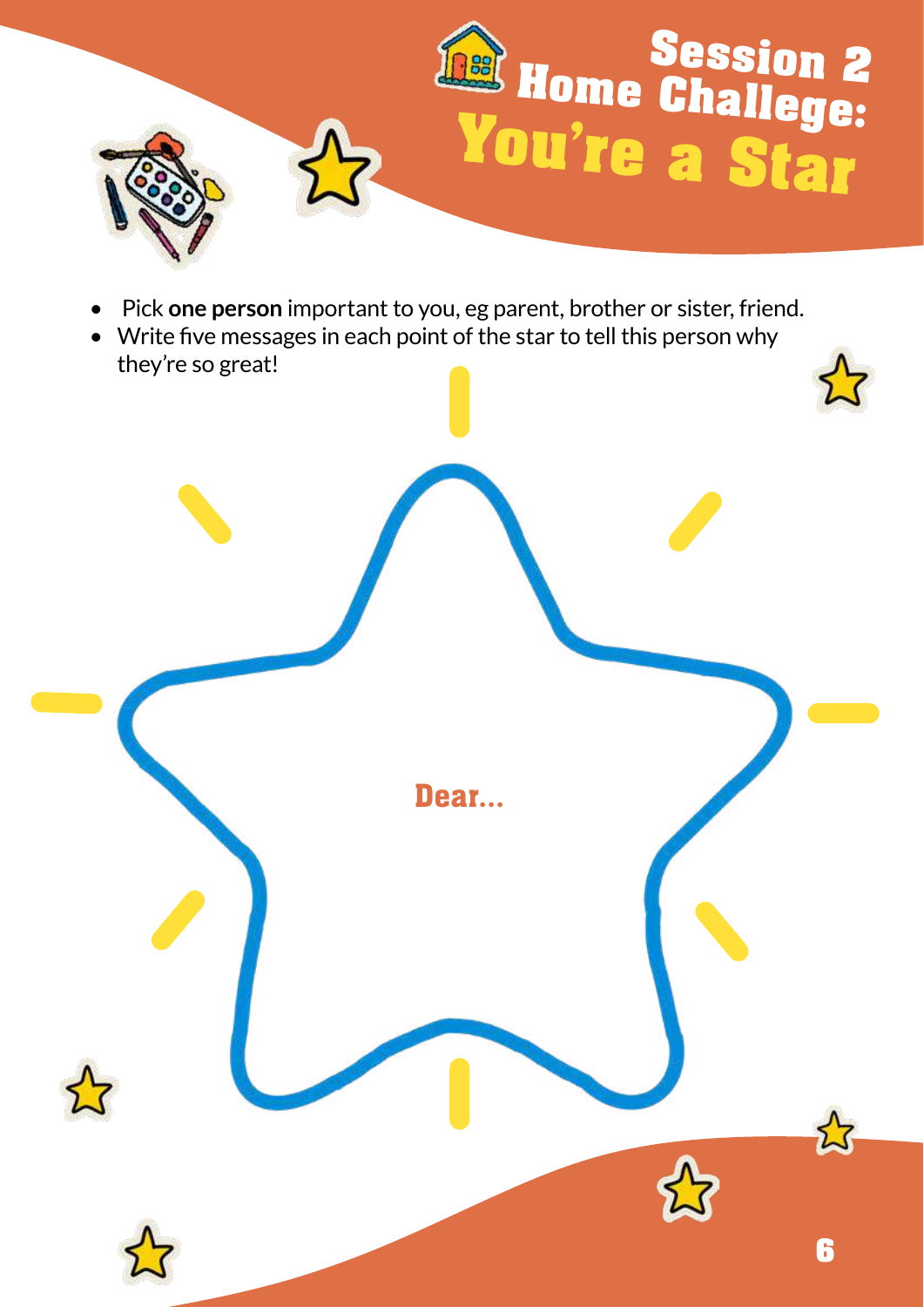### **Session 3: Reflection**





Be your own Body Confidence Buddy!

**What could you tell yourself to feel good?**  *Remember this if you ever feel like Hana.*

| . |  |
|---|--|
|   |  |
|   |  |
|   |  |
|   |  |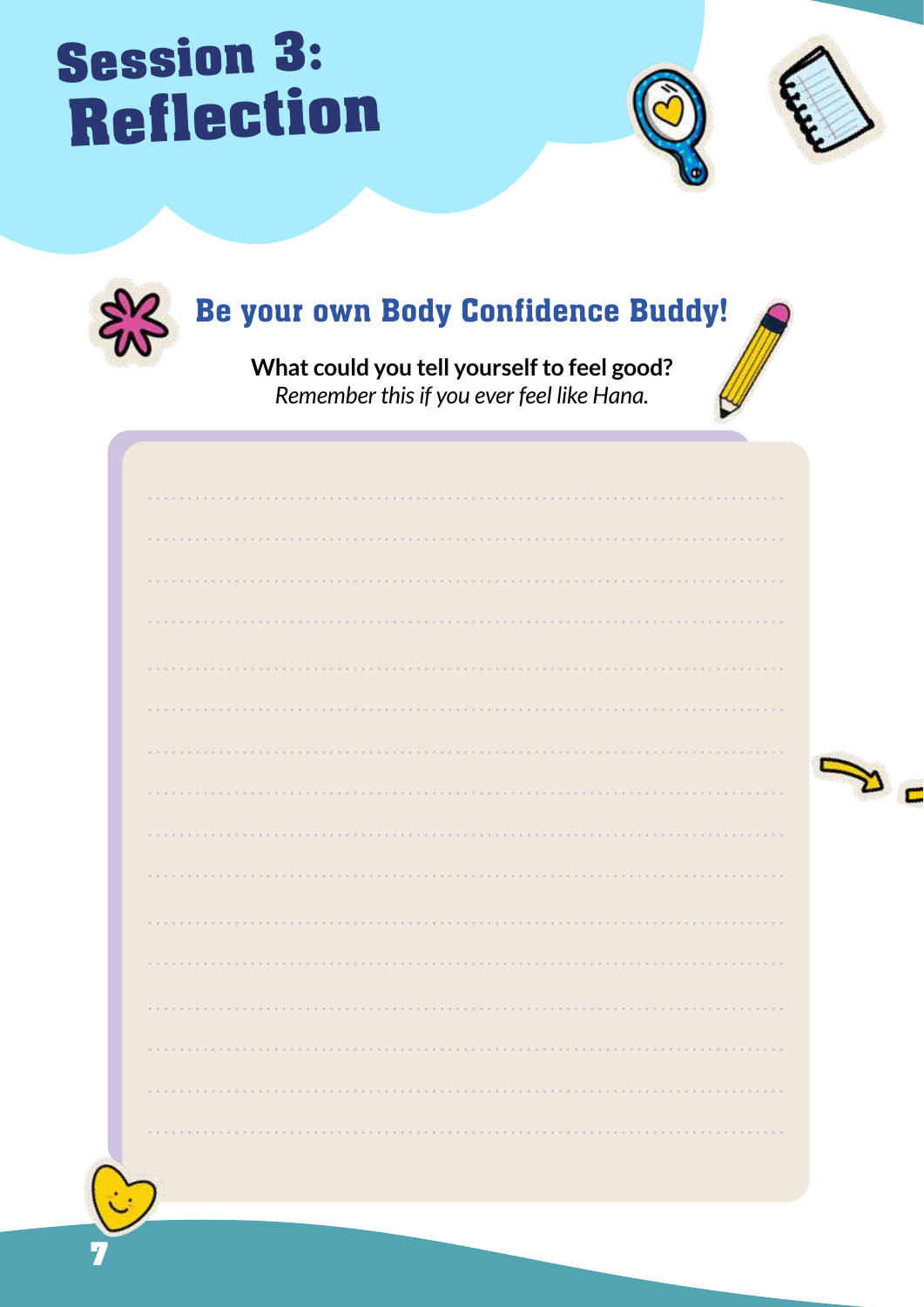

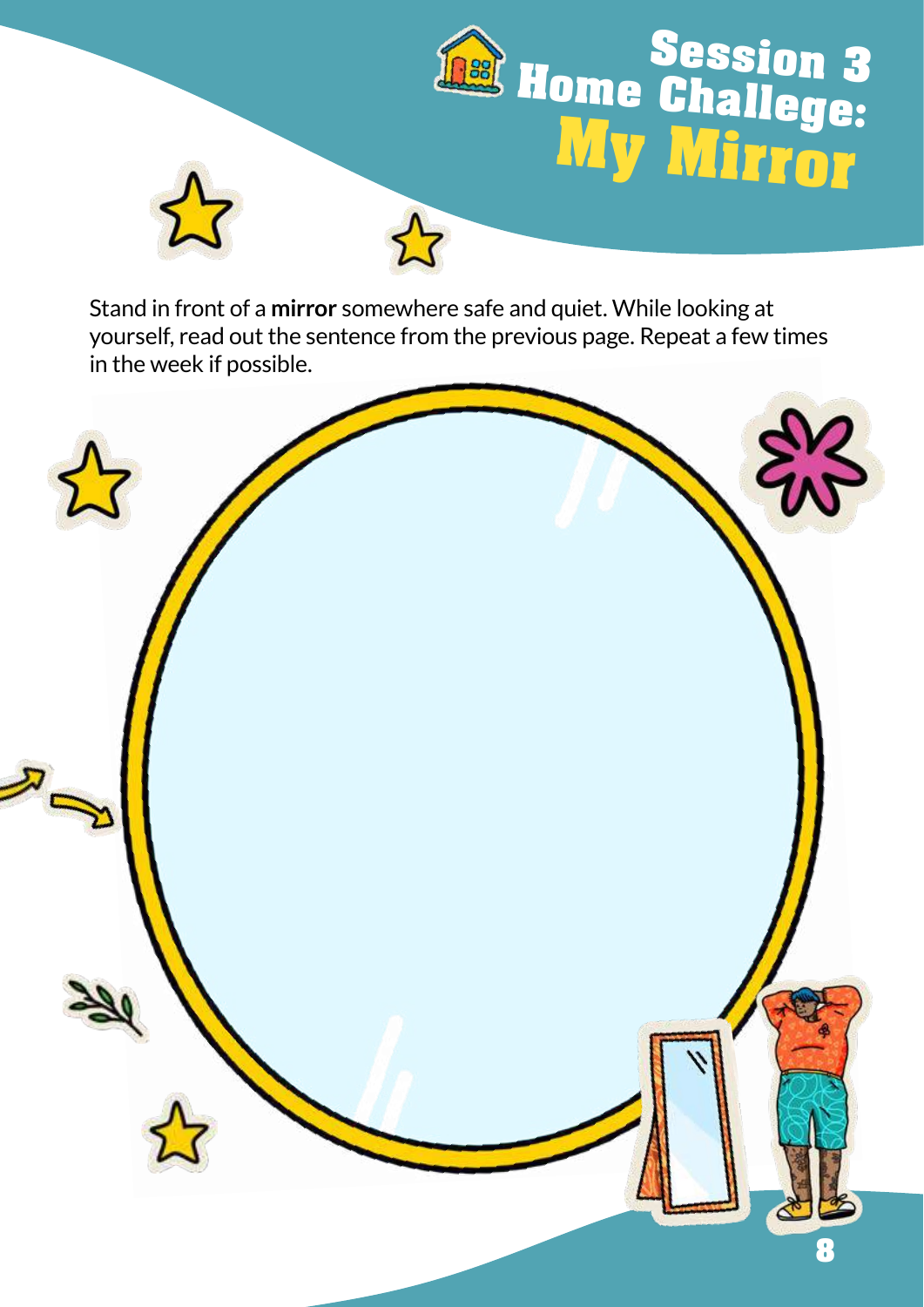# **Session 4: Reflection**







Draw or write down what makes a great **Body Confidence Buddy.**

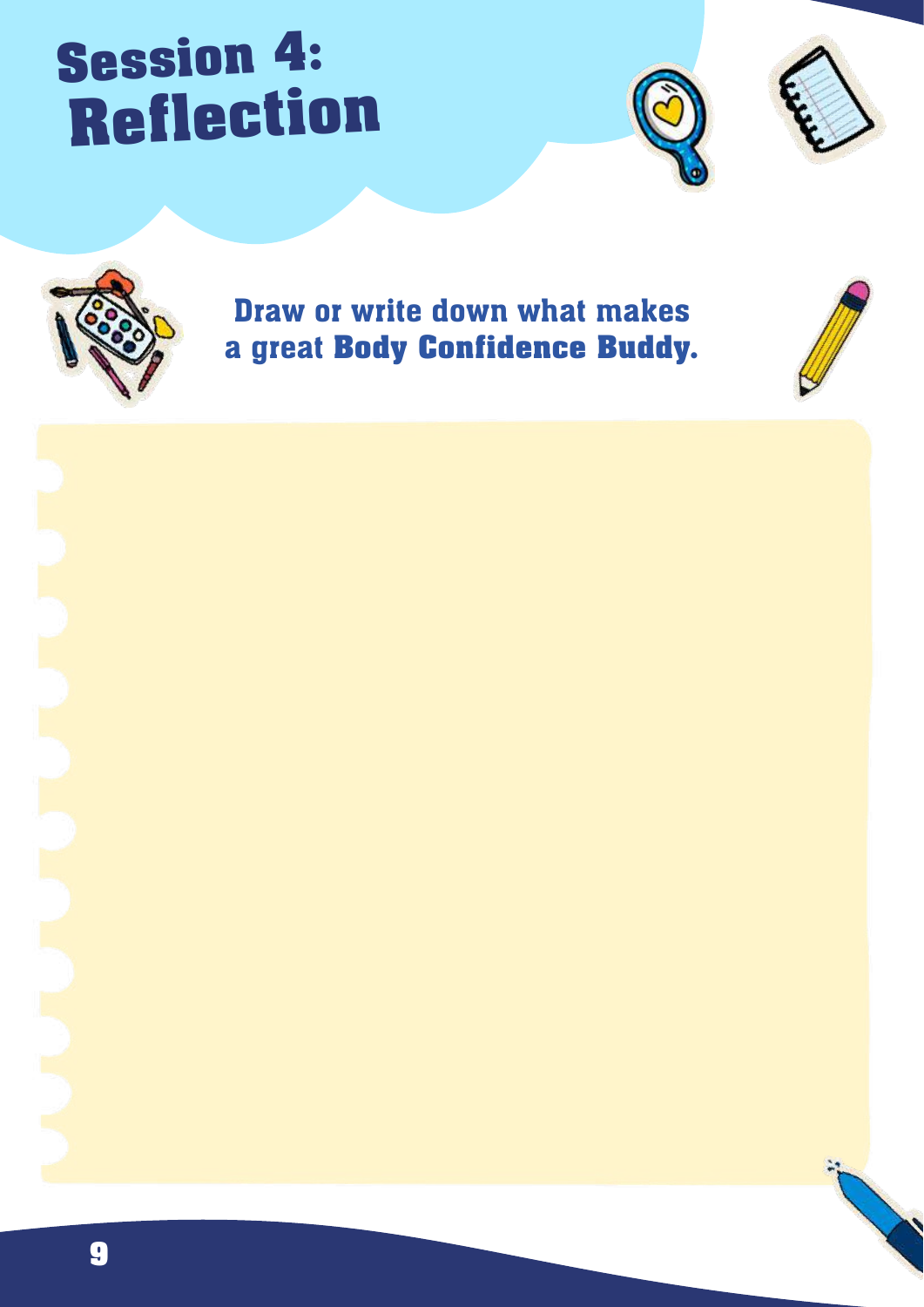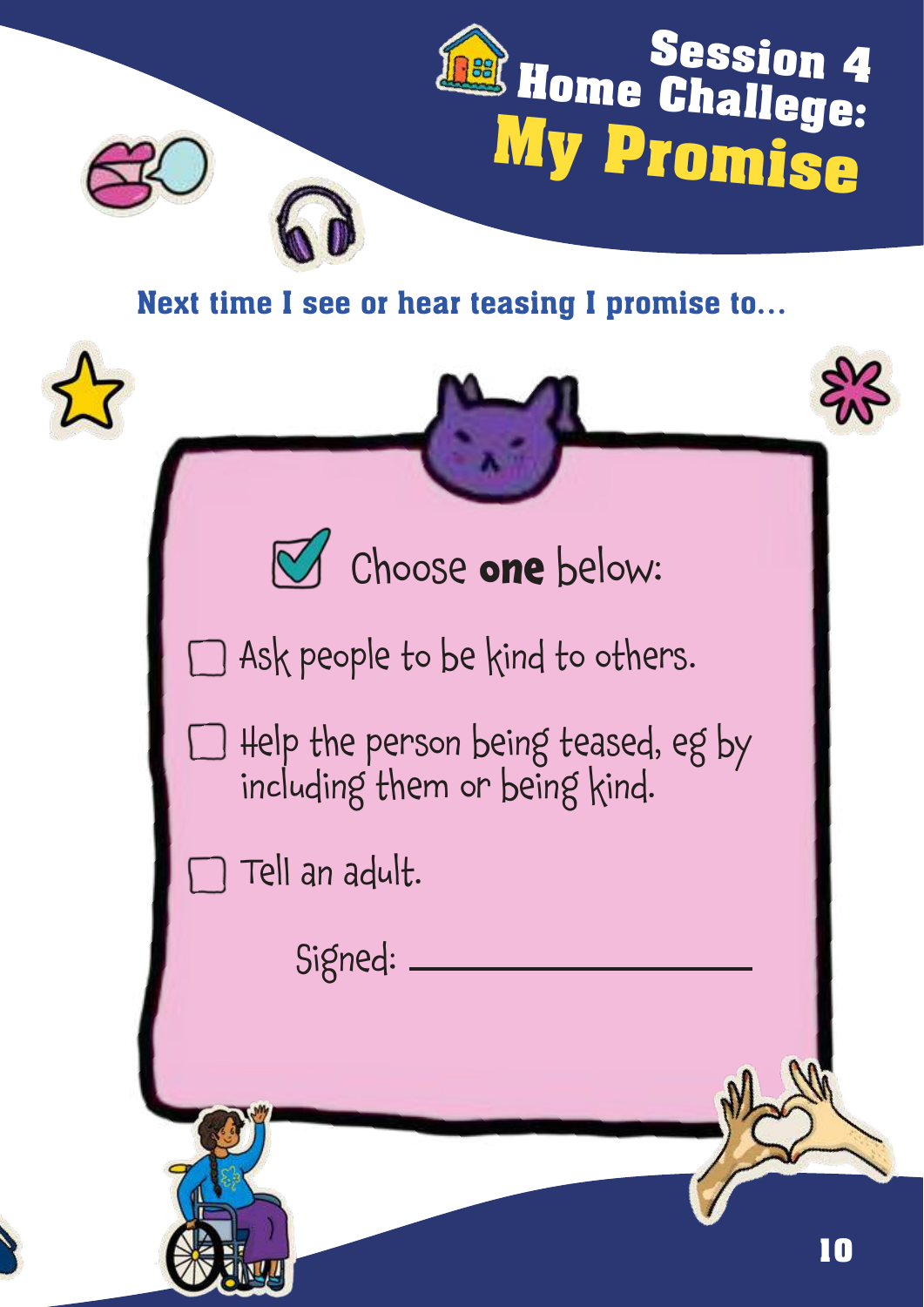## **Session 5: Reflection**





#### **Take Action Project Plan example**

|                    | I pledge to take action for myself by:                |  |
|--------------------|-------------------------------------------------------|--|
|                    |                                                       |  |
|                    | I will help other people feel more body confident by: |  |
|                    |                                                       |  |
|                    |                                                       |  |
|                    |                                                       |  |
|                    |                                                       |  |
|                    |                                                       |  |
|                    |                                                       |  |
|                    |                                                       |  |
|                    |                                                       |  |
|                    | My message to people about beauty standards is:       |  |
|                    |                                                       |  |
|                    |                                                       |  |
|                    |                                                       |  |
|                    |                                                       |  |
|                    |                                                       |  |
|                    |                                                       |  |
|                    |                                                       |  |
| Date of my action: |                                                       |  |
|                    |                                                       |  |
|                    |                                                       |  |
|                    |                                                       |  |
|                    |                                                       |  |
|                    |                                                       |  |
|                    |                                                       |  |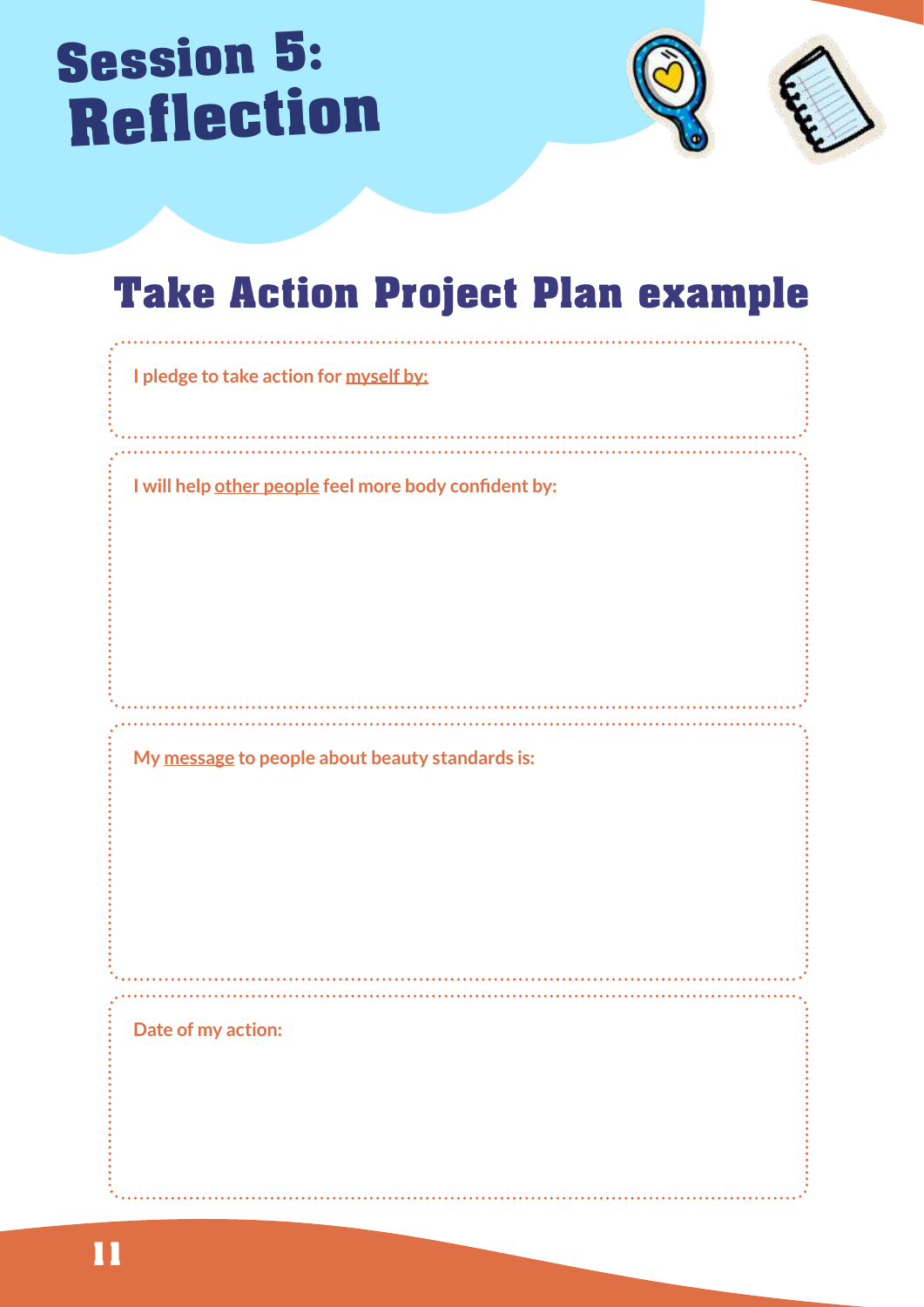

Carry out your **Take Action Project** and get ready to share how it went.